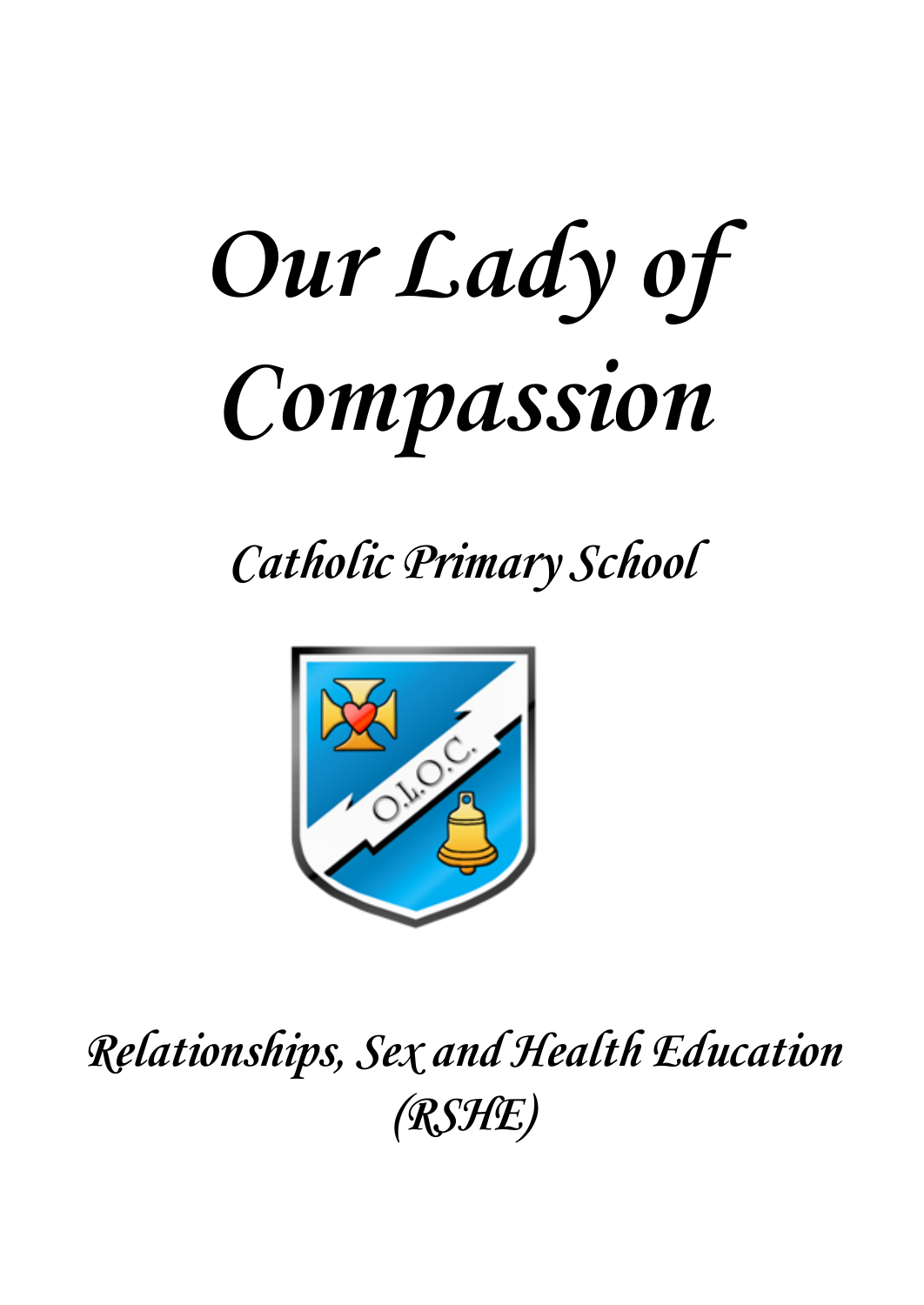## **May 2021**



## *Living in the Light of God's Love and Compassion.*

## **Rationale**

We are involved in Relationships, Sex and Health Education (RSHE) precisely because of our Christian beliefs about God and about the human person. The belief in the unique dignity of the human person made in the image and likeness of God underpins the approach to all education in a Catholic school. Our approach to RSHE therefore is rooted in the Catholic Church's teaching of the human person and presented in a positive framework of Christian ideals.

At the heart of the Christian life is the Trinity; Father, Son and Spirit in communion, united in loving relationship and embracing all people and all creation. As a consequence of the Christian belief that we are made in the image and likeness of God, gender and sexuality are seen as God's gift, reflect God's beauty, and share in the divine creativity. RSHE, therefore, will be placed firmly within the context of relationship as it is there that sexuality grows and develops.

Following the guidance of the Bishops of England and Wales and as advocated by the DFE (and the Welsh Assembly Government) RSHE will be firmly embedded in the PSHE framework as it is concerned with nurturing human wholeness and integral to the physical, spiritual, emotional, moral, social and intellectual development of pupils. It is centred on Christ's vision of being human as good news and will be positive and prudent, showing the potential for development, while enabling the dangers and risks involved to be understood and appreciated.

All RSHE will be in accordance with the Church's moral teaching. It will emphasise the central importance of marriage and the family whilst acknowledging that all pupils have a fundamental right to have their life respected whatever household they come from. It will also prepare pupils for life in modern Britain.

## **Values and Virtues**

Our programmes Come and See and Journey In Love enshrines Catholic values relating to the importance of stable relationships, marriage and family life. It also promotes those virtues which are essential in responding to the God's call to love others with a proper respect for their dignity and the dignity of the human body. The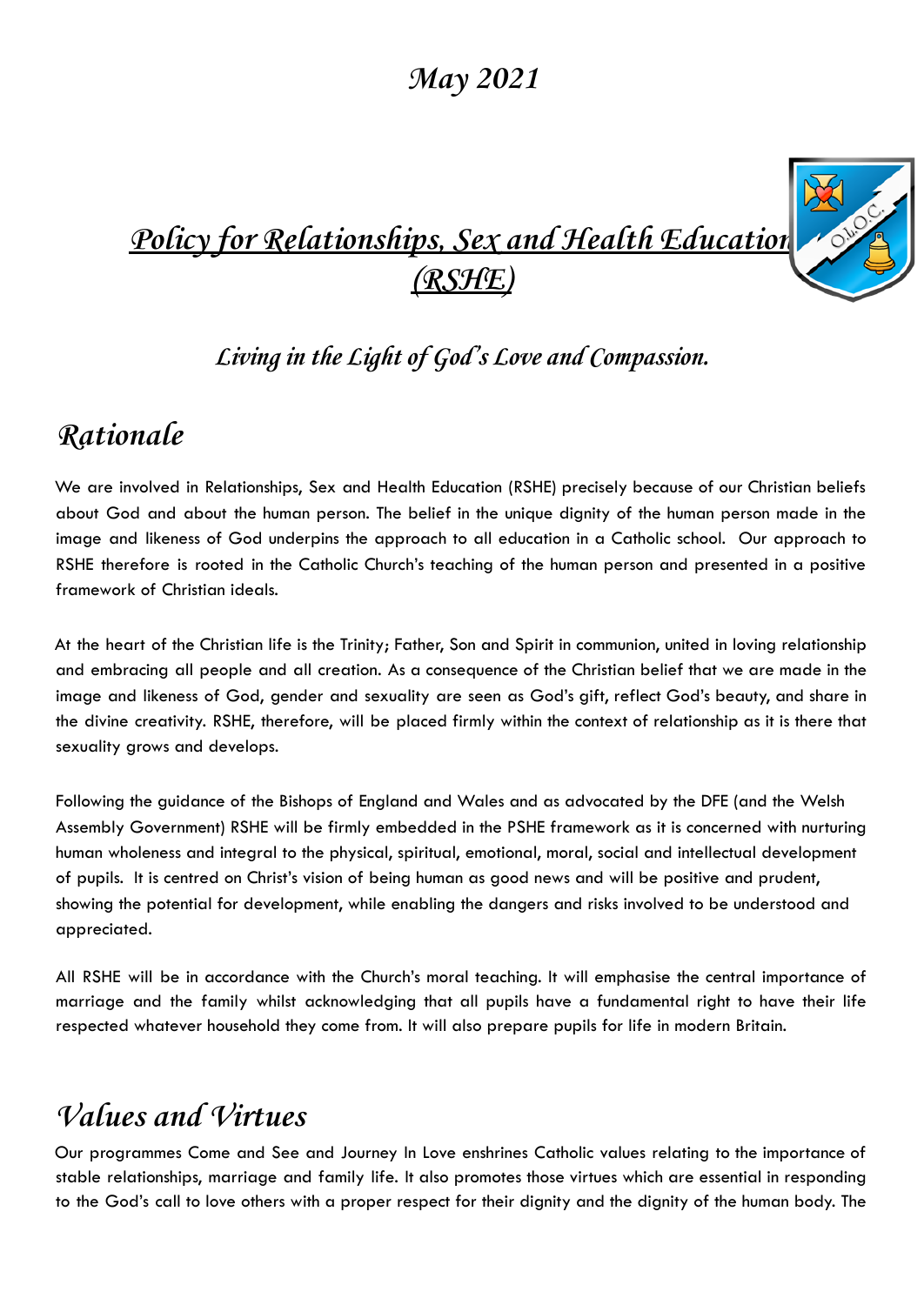following virtues will be explicitly explored and promoted: faithfulness, fruitfulness, chastity, integrity, prudence, mercy and compassion.

# **Aims of Relationship and Sex Education (RSE)**

Our Mission Statement commits us to the education of the whole child (spiritual, physical, intellectual, moral, social, cultural, emotional) and we believe that RSHE is an integral part of this education. Furthermore, our school aims state that we will endeavour to raise pupils' self-esteem, help them to grow in knowledge and understanding, recognise the value of all persons and develop caring and sensitive attitudes. It is in this context that we commit ourselves in partnership with parents, to provide children and young people with a "positive and prudent sexual education" which is compatible with their physical, cognitive, psychological, and spiritual maturity, and rooted in a Catholic vision of education and the human person.

#### *Our school aims*

To encourage pupils' growth in self respect, acknowledging we are all created in the image and likeness of God.

To help pupils develop an understanding that love is the central basis of relationships.

To help pupils to understand the nature of relationships and to encourage them to reflect on their own relationships and respect differences between people.

To develop pupils' confidence in talking, listening and thinking about feelings and relationships.

To help pupils acquire the skills necessary to develop and sustain relationships.

To offer sex education in the wider context of relationships.

To ensure that pupils protect themselves and ask for help and support when needed. To ensure that pupils are prepared for puberty.

To help pupils to develop a healthier, safer lifestyle.

To prepare pupils to play an active role as citizens and to understand the Catholic vision of what it means to be citizens of the Kingdom/reign of God.

#### *Our school objectives*

To develop the following **attitudes and virtues**:

reverence for the gift of human sexuality and fertility;

respect for the dignity of every human being – in their own person and in the person of others; joy in the goodness of the created world and their own bodily natures;

responsibility for their own actions and a recognition of the impact of these on others;

recognising and valuing their own sexual identity and that of others;

celebrating the gift of life-long, self-giving love;

recognising the importance of marriage and family life;

fidelity in relationships.

To develop the following **personal and social skills**: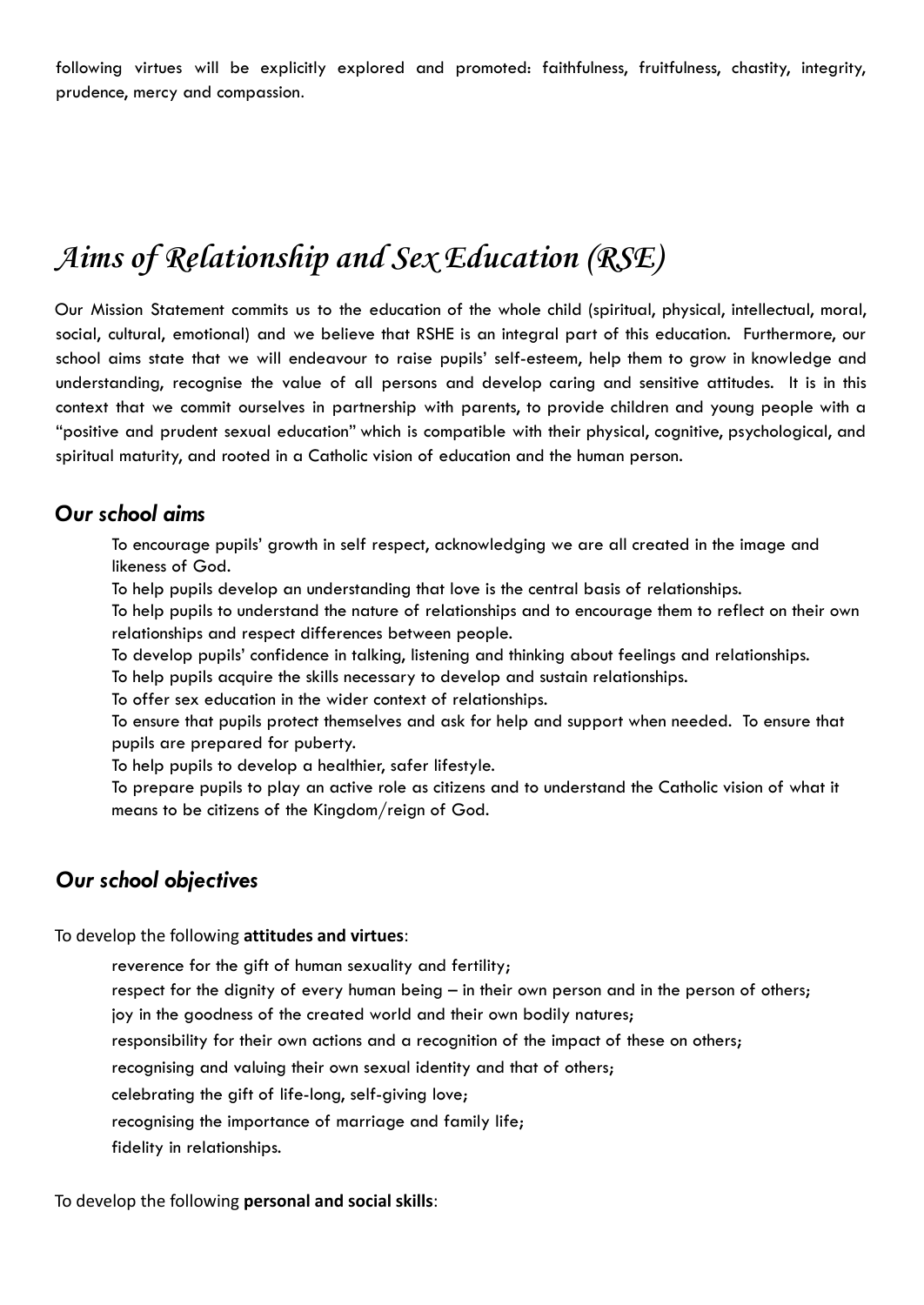making sound judgements and good choices which have integrity, and which are respectful of the individual's commitments;

loving and being loved, and the ability to form friendships and loving, stable relationships free from exploitation, abuse and bullying;

managing emotions within relationships, and when relationships break down, with confidence, sensitivity and dignity;

managing conflict positively, recognising the value of difference;

cultivating humility, mercy and compassion, learning to forgive and be forgiven;

developing self-esteem and confidence, demonstrating self-respect and empathy for others;

building resilience and the ability to resist unwanted pressures, recognising the influence and impact of the media, internet and peer groups and so developing the ability to assess pressures and respond appropriately;

learning to recognise the appropriate stages in the development of relationships;

assessing risks and managing behaviours in order to minimise the risk to health and personal integrity.

#### To **know and understand**:

the Church's teaching on relationships and the nature and meaning of sexual love;

the Church's teaching on marriage and the importance of marriage and family life;

the centrality and importance of virtue in guiding human living and loving;

the physical and psychological changes that accompany puberty;

the facts about human reproduction, how sexual love is expressed and how love plays an essential and sacred role in procreation;

### **Resources**

We acknowledge that parents and carers are the key persons for children learning about Relationships and Sex - the foremost educators. Our role and our programme simply complement their role in nurturing their children's human wholeness. However, the role of parents and our day-to-day interactions in school are currently supported by the following curriculum resources:

#### **A Journey in Love (Early Years-Year 6) - A developmental programme for children in the primary years.**

#### *At Key Stage 1 children will be given the opportunity to:*

Understand the importance of valuing themselves and others.

Recognise their membership of the Catholic family and the roles of individuals in their families. Understand growth and know themselves as male or female.

Be able to name the main external parts of the body.

Recognise that babies have special needs.

Appreciate relationships, friends, family, working together, sharing, playing together.

Know about rituals marking life, especially birth, marriage and death.

Recognise the range of emotions and how we deal with them.

To know about being safe.

To know the difference between good and bad touching.

To appreciate that some diseases are infectious.

To have an awareness of personal health, safety and personal hygiene.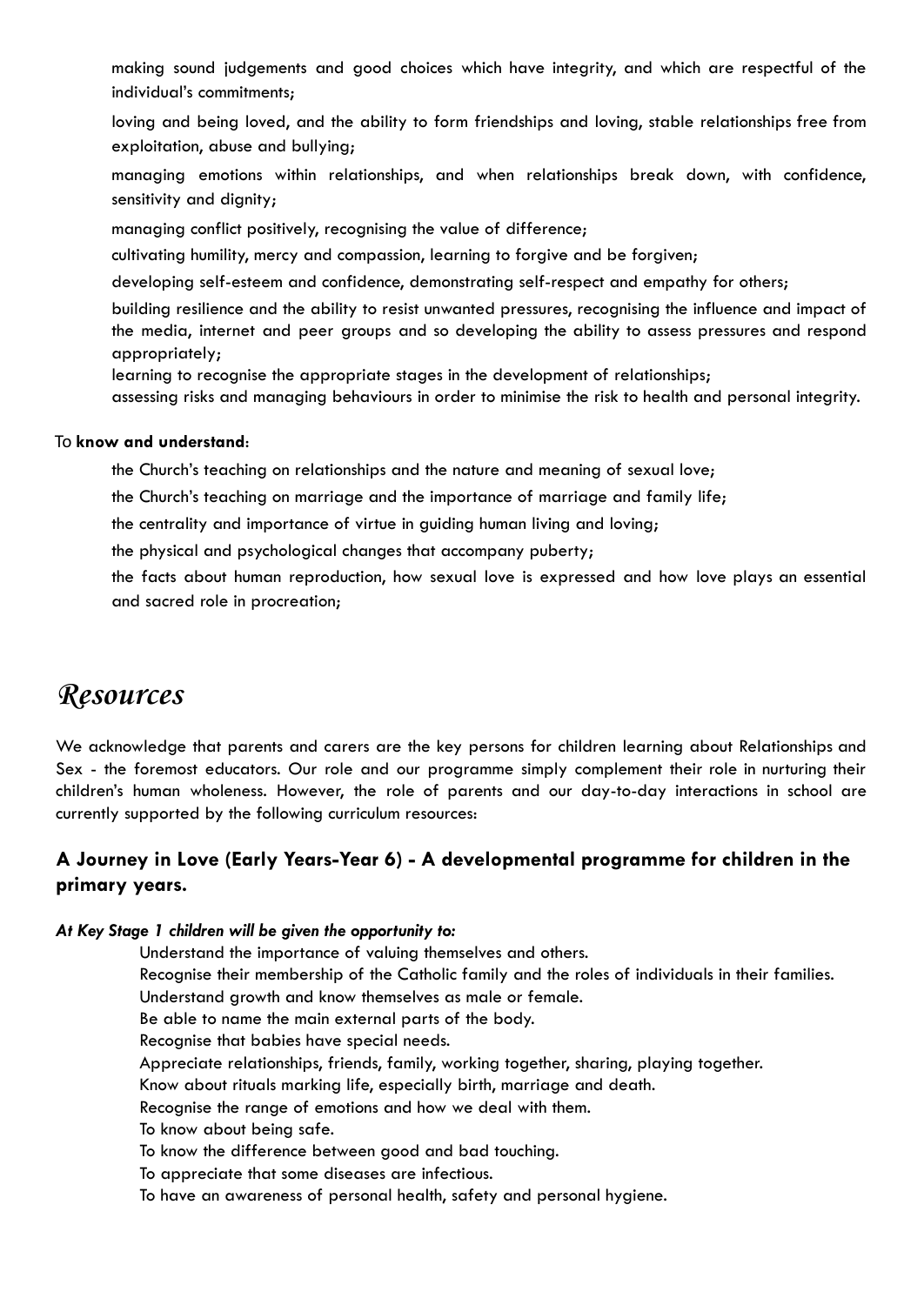#### *At Key Stage 2, children will be given the opportunity to:*

Value themselves as a child of God and their body as God's gift to them.

Understand that they grow and change throughout life.

Understand what is meant by relationships within families, friends and communities.

Develop an appreciation of what is involved in bringing up children and what responsibilities parents have.

Become aware of the different patterns of friendship.

Know the rituals celebrated in Church marking birth, marriage and death.

Be aware of their changing emotions and the need to respect other people's emotions and feelings.

Begin to know about and understand the changes that come about through puberty.

Know and understand their own bodies and their need for personal hygiene.

Know the names for the parts of the body.

Know the basic biology of human reproduction.

Appreciate that life is precious and a gift from God.

Become aware of the choices they make and that there are good choices and wrong choices, e.g.drugs.

Recognise the importance of forgiveness in relationships.

#### **No Outsiders in Our School (All are Welcome) - Early Years-Year 6**

To support our teaching of RSHE, we follow the programme 'No Outsiders'. This programme focuses on teaching the equality act in school and targets main areas of PSHE and supports many of our school values by addressing relationships, equality, culture, respect for others, diversity, justice and fairness.

This programme is taught from years Nursery-Year 6. The programme is taught through 3 relatable life stories for each year group. This programme gradually progresses each year in greater depth and covering a wider variety of issues.

#### **A Confident Me (Mental Health and Wellbeing)**

'A Confident Me' is a programme that we are beginning to introduce and use as an early intervention, to raise the inner confidence and resilience levels of children and young people. The focus of this programme is to make a difference to the lives of individuals from the inside out. It consists of 8 sections, which aim to empower children with a new found level of self-belief. This is carried out through fun and engaging activities, either on a 1-1 basis, in group work or as a whole class.

#### **Every Mind Matters (Mental Health and Wellbeing)**

The 'Every Mind Matters' suite of RSHE lesson plans and resources from Public Health England (2021) help to promote the health and wellbeing of our Year 6 pupils. These resources will be taught throughout the year in Year 6 only, to support common issues that this age of children may face. This includes:

- the link between physical and mental wellbeing
- strategies for improving physical and mental wellbeing
- ways to help those who need support with their wellbeing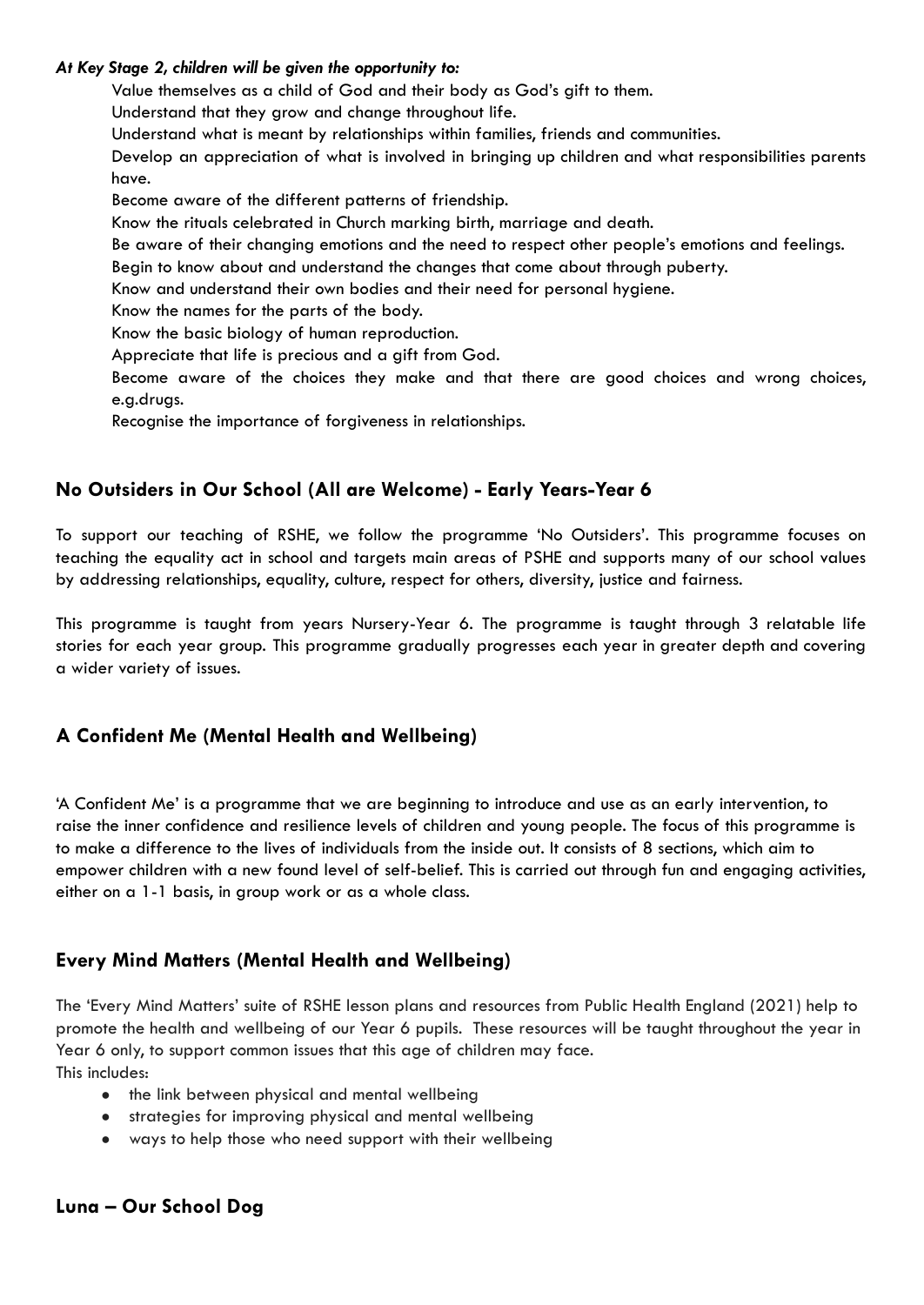Luna is a Cockapoo. Cockapoos are crossbreeds of Cocker Spaniels and Poodles, which are known to be very intelligent, outgoing and friendly, making them great companions. Cockapoos are extremely low shedding and therefore classed as hypoallergenic, which means they are less likely to cause an allergic reaction in humans.

We would like to welcome Luna into our OLOC family as our very own school dog!

What are the benefits of having a school dog?

- They can have a calming effect on pupils, particularly those with emotional needs.
- They can encourage expressions, participation and shared attention.
- They can help foster a sense of responsibility.
- They can improve behaviour, attendance and concentration, reduce stress and improve self-esteem.
- They can motivate pupils to think and to learn, as most children have high level of natural interest in, enthusiasm for, and enjoyment of animals.
- They can encourage respect, thereby improving pupils' relationships with each other, parents and teachers.
- They can help children build confidence in reading.

How has the school planned for this?

- A full risk assessment has been completed and is available on our website.
- All contact with children will be carefully supervised and children will not be left unsupervised with Luna.
- When not 'working' Luna will be based in the school office.

# **Delivery of Relationships, Sex and Health Education**

Relationships, Sex and Health Education is taught through our life style in school and through the subjects of Religious Education, Science, PSHE and by way of a cross-curricular, integrated approach as a fundamental part of the Catholic Life of the school. All children have their own RSHE book, which progresses with them each year as they pass through the school. This allows children to look back and consolidate previous learning, before moving forward.

All elements of PSHE and Citizenship, whilst non-statutory at Key Stage 1 and 2, are covered. Significant aspects of Relationship, Sex and Health Education remain part of the National Curriculum for Science. These will be taught to all pupils.

# **Key Stage 1 (5-7)**

That humans move, feed, grow, use their senses and reproduce;

To name the main external parts of the body;

That humans grow from babies into children and then into adults, and that adults can produce babies; To recognise similarities and differences between themselves and other pupils

# **Key Stage 2 (7 – 11)**

That the life processes common to humans and all animals include nutrition, growth and reproduction The main stages of the human life cycle.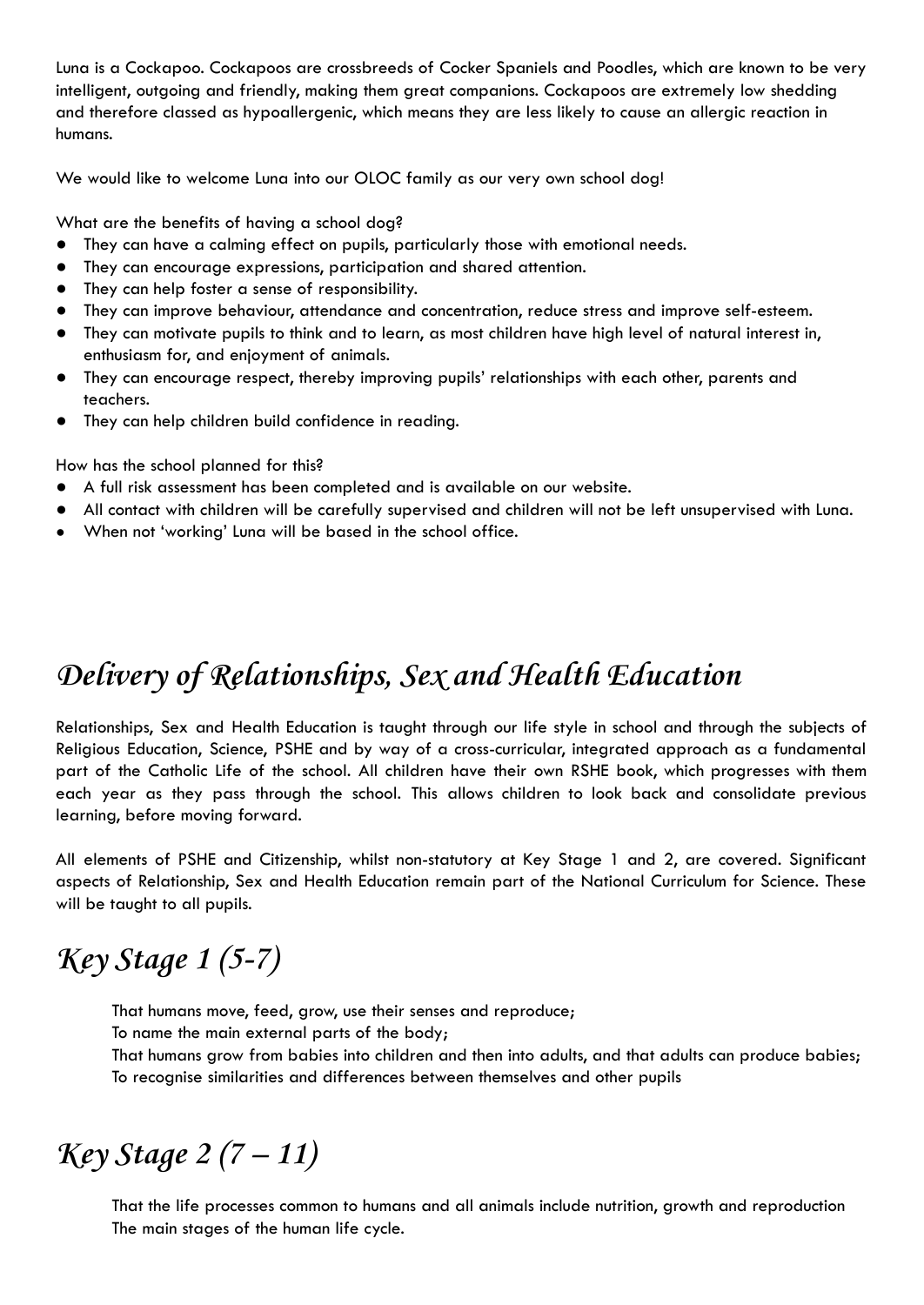We acknowledge that every area of school life can potentially contribute to Relationship, Sex and Health Education as the school, of its very nature operates through positive human relationships. We recognise, value and greatly appreciate the contribution made by all members of staff in deepening the quality of our Christian community. Teachers will use their professional judgement when addressing issues in Relationship, Sex and Health Education. Careful consideration will be given to the wide and varied experience and backgrounds of the pupils in their care. While we operate a whole school approach to Relationship, Sex and Health Education through our RSHE Programme, pupils in Year 5 will learn about the emotional and physical changes of puberty. For this particular part of the curriculum, children will be taught together. A similar approach will operate in in Year 6 when pupils will cover the life cycle and sexual intercourse.

## **Assessment Recording and Reporting**

A record is kept in teacher's planning of the delivery of Relationships and Sex Education. The programme is assessed, monitored and evaluated by the co-ordinator in accordance with the school's monitoring and evaluation policy. Pupils are given the opportunity for self-evaluation at an appropriate level for each year group. Reporting is made in individual pupil's reports under 'General Development'.

## **Outside Agencies**

The expertise of outside agencies may be used appropriately to support but not at the expense of the school's delivery. The school is particularly thankful of the help available from local diocesan agencies and charities such as Nugent. The school has access to a nurse who visits weekly to support parents and pupils with any needs they require.

## **Curriculum Continuity**

The RE Co-ordinator, PSHE Co-ordinator and Science Co-ordinator have ongoing dialogue with each other as appropriate to ensure that; Relationships, Sex and Health Education, RE, Collective Worship, Spiritual, Moral, PSHE and Science policies complement each other as appropriate.

# **Safeguarding Procedures**

The school has procedures to deal with any sensitive issues or children thought to be vulnerable. Staff will pass on any concerns of this nature to the designated child protection officer in school. The designated persons are T.Houghton (Headteacher) and A.Lawson (Deputy Headteacher).

# **The Governing Body**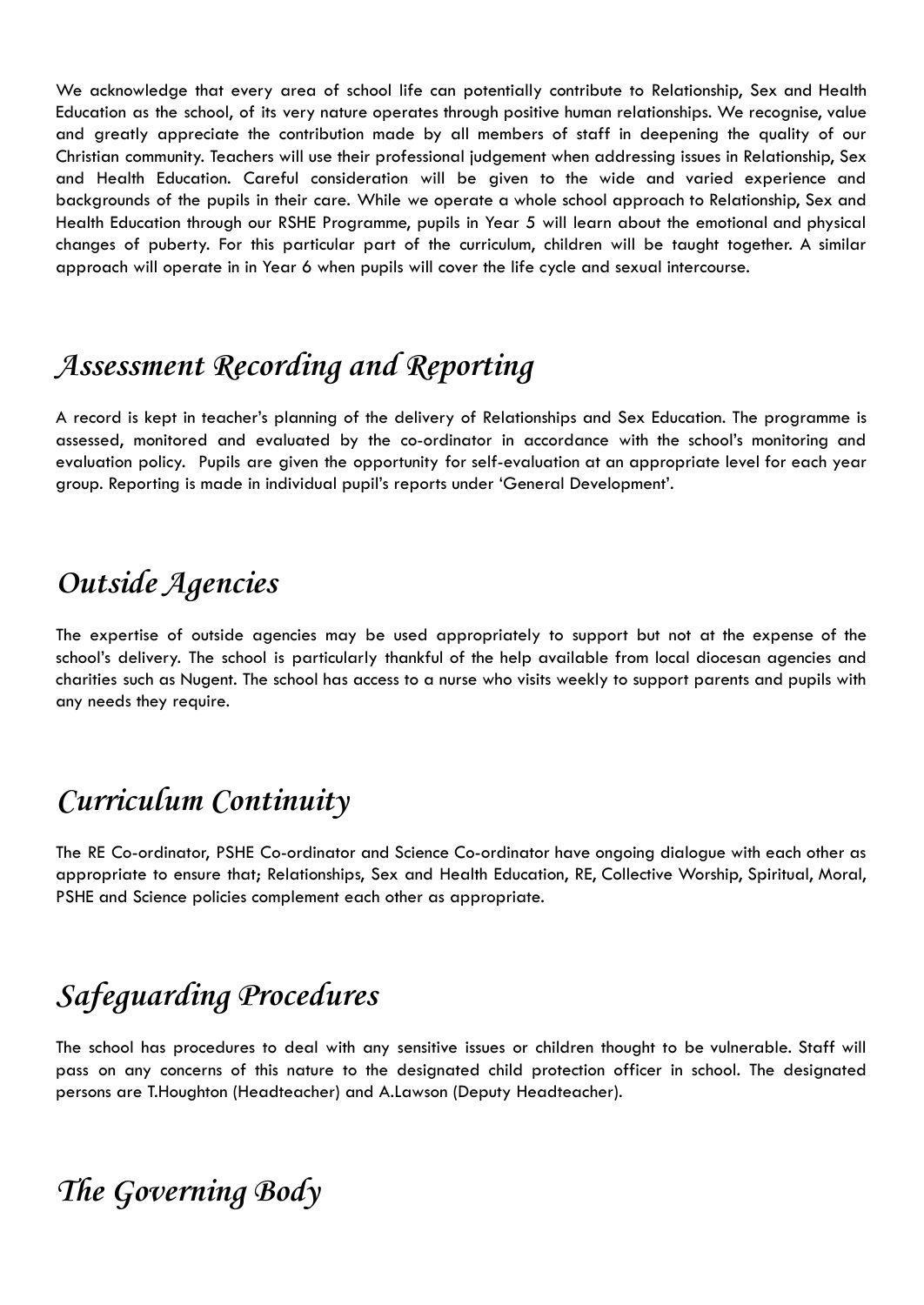The Governing body and Foundation Governors in particular recognise their responsibility to ensure the Relationships and Sex Education programme follows Diocesan principles and reflects the Church's teaching as outlined in "Learning to Love" the Bishops of England and Wales document 2016. The designated governor for RSE is Mrs Dickinson.

# **The Role of Parents**

.

The Church has always recognised that it is the privilege and the responsibility of parents to educate and inform their children in all matters pertaining to personal growth and development particularly in the sensitive area of their moral education and sexual development. The Church also recognises that many parents require help and support in this task from both schools and parishes.

The Governing body fully subscribes to the views expressed by the Bishops' Conference and will always ensure that:

- Parents are supported in their task.

- Parents are consulted and kept informed of the Relationships and Sex Education Programme; its contents, evaluation and review and any subsequent developments.

# **Right of Withdrawal**

It is our hope that parents would wish their children to be involved in the schools positive and prudent programme of Relationship and Sex Education, following annual consultation regarding the school's approach. However, we recognise parents have the right to withdraw their children from such lessons (not included in National Curriculum Science) after discussion with the head teacher.

## **Monitoring and Review**

This policy will be monitored annually by the Relationships and Sex Education Coordinator and will be reviewed annually by the Governing Body. Parents will be consulted before any proposed changes.

This Policy will be reviewed in February 2023.

Signed: ………………………………. (RSHE Coordinator)

Signed: ………………………………. (Head teacher)

Date: ………………………………….

This policy has been formally adopted by the Governing Body of Our Lady of Compassion Catholic Primary School. It will be reviewed by the Governors and headteacher in conjunction with all the staff annually from the date below.